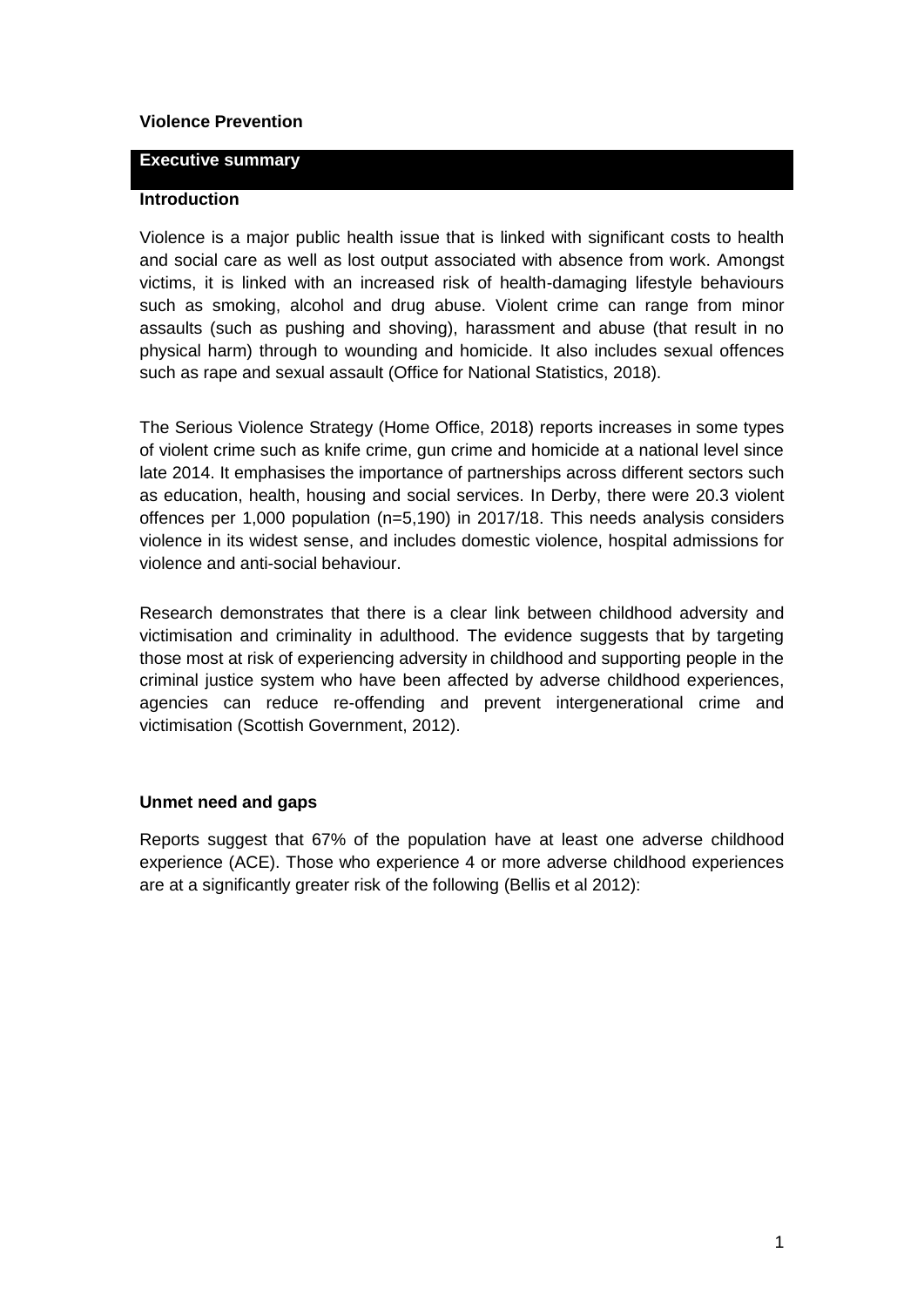|   | Compared with people with no ACEs, those with 4+ ACEs are:                                          |  |
|---|-----------------------------------------------------------------------------------------------------|--|
|   |                                                                                                     |  |
| 4 | times more likely to be a high-risk drinker                                                         |  |
| 6 | times more likely to have had or caused unintended teenage pregnancy                                |  |
| 6 | times more likely to smoke e-cigarettes or tobacco                                                  |  |
|   | 6 times more likely to have had sex under the age of 16 years                                       |  |
|   | <b>11</b> times more likely to have smoked cannabis                                                 |  |
|   | 14 times more likely to have been a victim of violence over the last 12 months                      |  |
|   | <b>15 times more likely to have committed violence against another person in the last 12 months</b> |  |
|   | <b>16 times more likely</b> to have used crack cocaine or heroin                                    |  |
|   | 20 times more likely to have been incarcerated at any point in their lifetime                       |  |

Local Council services are not designed to address violent crime per se but do seek to address the wider health and social inequalities experienced as a result of childhood adversity.

The Public Health nursing service delivers universal services to all children in the city aged 0 – 19 years alongside early intervention children's social care services. These are ideally placed to identify children and families deemed to be at risk. Schools and exclusion units have a key role in identifying children experiencing trauma within the family home.

Children and adult safeguarding services are designed to adopt a multi-disciplinary approach to sharing risk information. They aim to bring together the key partners required to protect children and adults from harm.

Specialist Public Health services are also ideally placed to identify at-risk adults who access these services. Illicit drug use, problematic alcohol use and/or risky sexual behaviour in adulthood are often symptomatic of childhood trauma.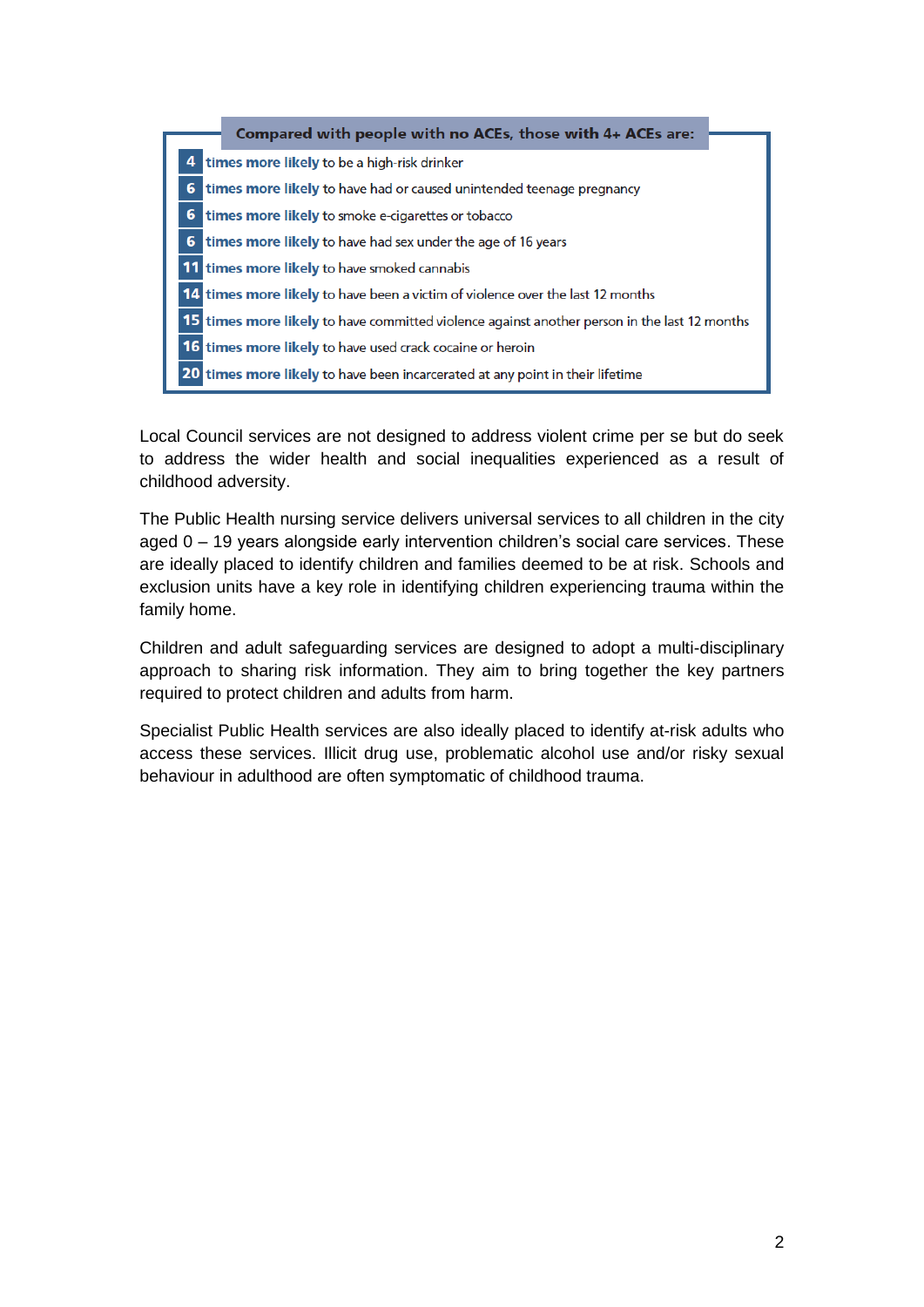#### **Full JSNA report**

#### **What do we know?**

#### *1) Who is at risk and why?*

The World Health Organization (2004) propose an ecological model in which the risk factors for violence are interrelated at the individual, relationship, community and societal level. For example, drug use is linked with both an increased risk of perpetrating and being a victim of violence. At a community level, violence has a strong inequalities gradient in which poverty is positively correlated with its incidence. National data suggests that emergency hospital admission rates for violence are approximately five times higher amongst the most deprived communities than the most affluent (Bellis et al. 2011). This will undoubtedly have a lasting impact on a range of health, social and economic outcomes. These include poor school achievement, substance abuse and reduced economic prospects (Department of Health and Social Care, 2012).

Figure 1 illustrates the shared risk factors across different types of interpersonal violence.



### *Figure 1: Ecological model of the shared risk factors for interpersonal violence*

*Copyright: World Health Organization, 2004*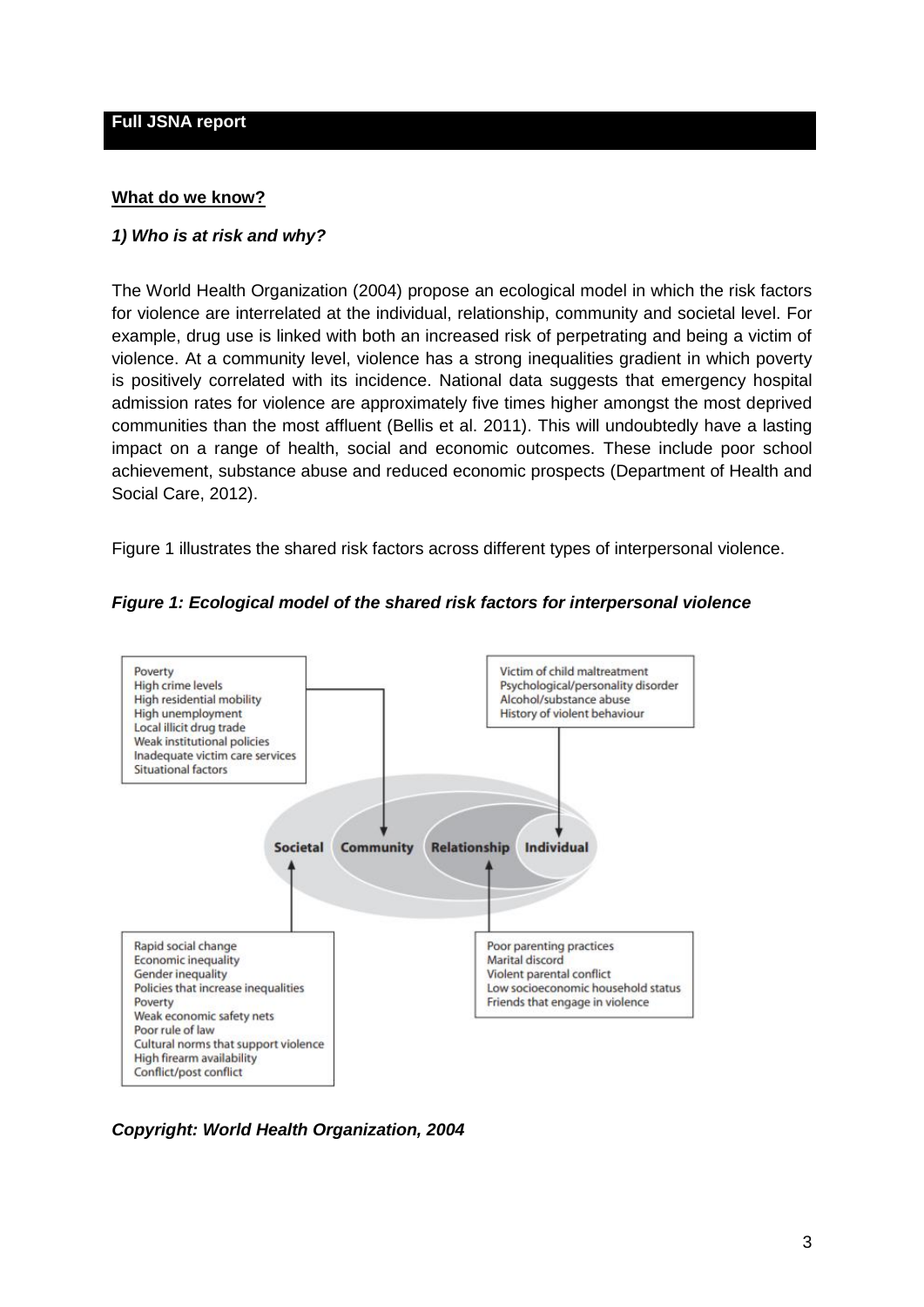Specific risk factors for domestic and sexual violence include being female, of a younger age and childhood abuse (amongst perpetrators and victims). Other sub-groups that are at an increased risk of abuse include disabled children and adults, and older people. Abuse of the latter may be exacerbated by carer burnout, social isolation and high levels of dependence (Department of Health and Social Care, 2012).

# *2) Size of the issue locally*

In 2017/18, the estimated cost of violent crime to Derby city was approximately £224,719,567.00 (Derby city council, 2018). The information below is extracted from the Public Health England fingertips profiles (2019).

In 2017/18, there were 5,190 violent offences in the local population, which equates to a rate of 20.3 per 1,000. This is significantly lower than the national average, but significantly higher than the regional average. Recent trends indicate that this has increased since 2013/14.

# *Figure 2: Crude rate of violence against the person (including sexual violence) offences per 1,000 population*



| Period  |   | Count | Value | <b>Lower CI</b> | <b>Upper CI</b> | East<br><b>Midlands</b> | <b>England</b> |
|---------|---|-------|-------|-----------------|-----------------|-------------------------|----------------|
| 2010/11 | ٠ | 4.904 | 20.1  | 19.5            | 20.7            | 11.9                    | 12.0           |
| 2011/12 | ٠ | 4.235 | 17.1  | 16.6            | 17.7            | 11.3                    | 11.2           |
| 2012/13 | ٠ | 3.689 | 14.8  | 14.3            | 15.3            | 10.4                    | 10.6           |
| 2013/14 | ٠ | 3.545 | 14.1  | 13.7            | 14.6            | 10.2                    | 11.1           |
| 2014/15 | ۰ | 3.763 | 15.0  | 14.5            | 15.5            | 11.9                    | 13.5           |
| 2015/16 | ۰ | 4.742 | 18.8  | 18.3            | 19.3            | 13.6                    | 17.2           |
| 2016/17 | 0 | 4.791 | 18.9  | 18.3            | 19.4            | 15.6                    | 20.0           |
| 2017/18 | O | 5.190 | 20.3  | 19.7            | 20.8            | 18.2                    | 23.7           |

Source: Figures calculated by PHE Knowledge and Intelligence Team (North West) using crime data upplied by the Home Office and population data supplied by Office for National Statistics (ONS)

There has been a gradual increase in the rate of recorded sexual offences since 2012/13. In 2017/18, there were 2.4 per 1,000 (n=615) recorded sexual offences in Derby. Figure 3 suggests that this has gradually increased since 2012/13: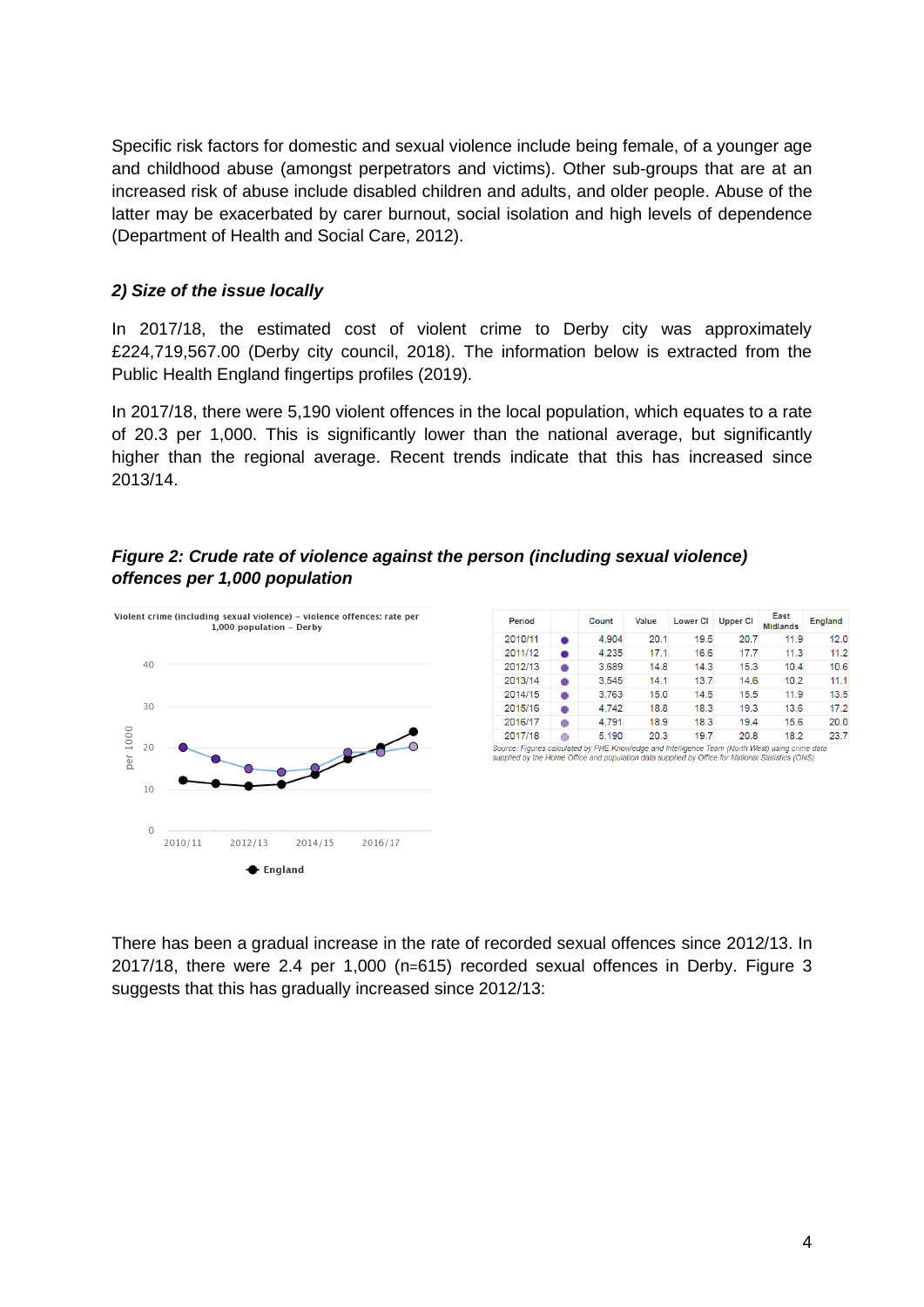

| Period  |            | Count | Value | <b>Lower CI</b> | <b>Upper CI</b> | East<br><b>Midlands</b> | <b>England</b> |
|---------|------------|-------|-------|-----------------|-----------------|-------------------------|----------------|
| 2010/11 | Ω          | 339   | 1.4   | 1.2             | 1.5             | 0.9                     | 0.8            |
| 2011/12 | $\bigcirc$ | 288   | 1.2   | 1.0             | 1.3             | 0.8                     | 0.8            |
| 2012/13 | ∩          | 262   | 1.1   | 0.9             | 1.2             | 0.8                     | 0.8            |
| 2013/14 | ∩          | 316   | 1.3   | 1.1             | 1.4             | 0.9                     | 1.0            |
| 2014/15 | Ο          | 408   | 1.6   | 1.5             | 1.8             | 1.3                     | 1.4            |
| 2015/16 | ∩          | 553   | 2.2   | 2.0             | 2.4             | 1.6                     | 1.7            |
| 2016/17 | O          | 607   | 2.4   | 2.2             | 2.6             | 1.8                     | 1.9            |
| 2017/18 | ∩          | 615   | 2.4   | 2.2             | 2.6             | 2.1                     | 2.4            |

#### *Figure 3: Crude rate of sexual offences per 1,000 population*

Source: Figures calculated by PHE Knowledge and Intelligence Team (North West) using crime data supplied by the Home Office and population data supplied by Office for National Statistics (ONS)

The local rate of hospital admissions for violence remains significantly higher than the national and regional average, although this has steadily reduced in recent years.

# *Figure 4: Age-standardised rate of emergency hospital admissions for violence per 100,000 population*



In Derby, 50.4 per 10,000 children were the subject of a child protection plan with an initial category of abuse (n=301). Figure 5 indicates that this has recently increased, although this may be due to an improvement in data capture.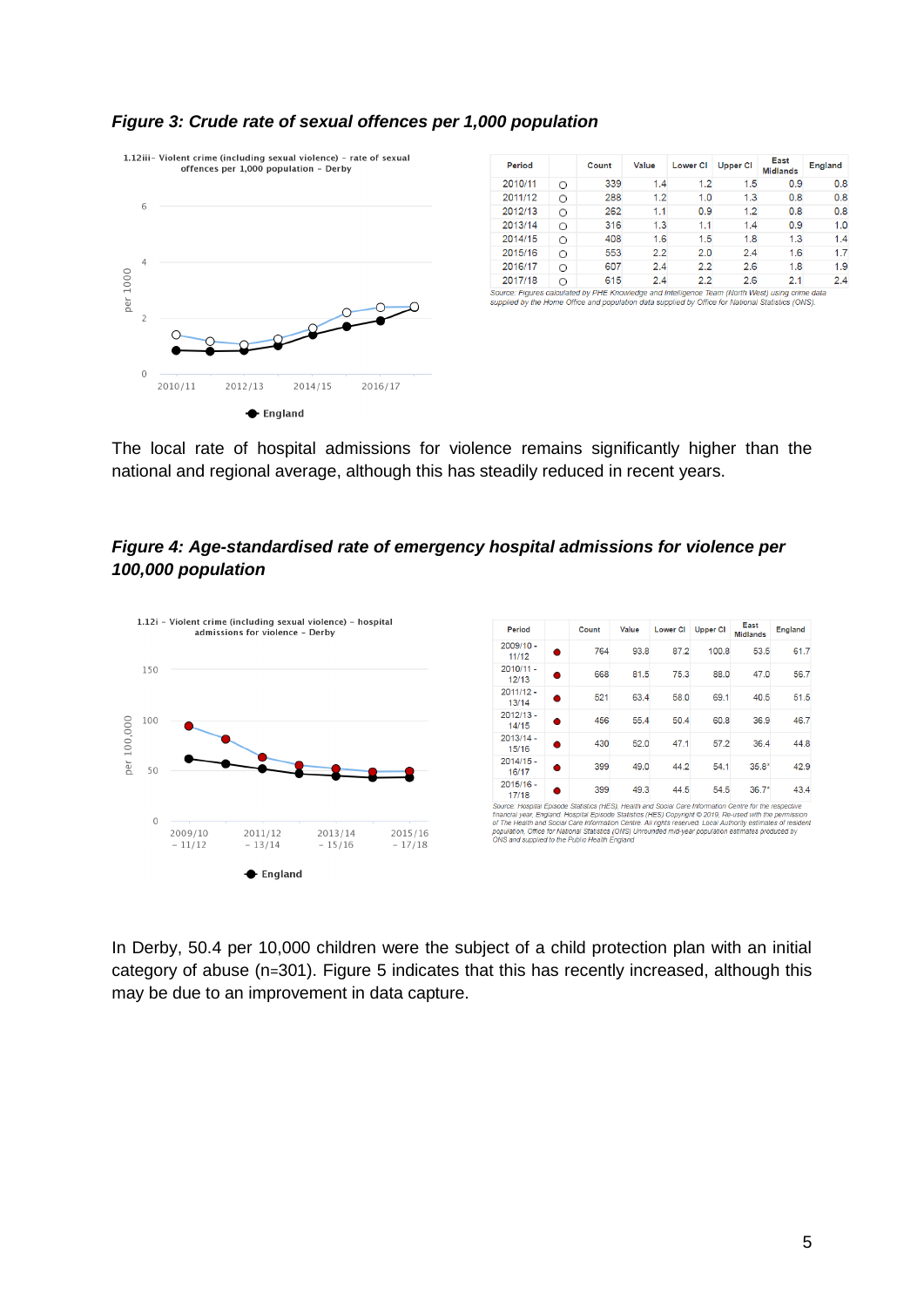### *Figure 5: Rate per 10,000 children subject to a child protection plan with initial category of abuse*



| Period |   | Count | Value   | <b>Lower CI</b> | <b>Upper CI</b> | East<br><b>Midlands</b> | England |
|--------|---|-------|---------|-----------------|-----------------|-------------------------|---------|
| 2016   | O | 213   | 36.2    | 36.1            | 36.3            | 23.7                    | 20.8    |
| 2017   | O | 201   | $33.8*$ | 29.3            | 38.9            | 22.4                    | 19.9    |
| 2018   | O | 301   | 50.4    | 44.9            | 56.5            | 23.7                    | 21.2    |
|        |   |       |         |                 |                 |                         |         |

Between April 2018 – September 2018, 278 domestic violence referrals were received by the Derby city Adult Safeguarding team (Derby city council, 2018). In the same period of the previous year, 254 referrals were received, which reveals an increase of 9.5%. Local data indicates that the majority of service users referred into the team were female (92.8% in 2017/18 and 90.3% between April 2018 and September 2018).

### **3) Current activity, service provision and assets**

In Derby City Council, Public Health is responsible for commissioning a range of community interventions that provide support and thus reduce the likelihood of violence. Services such as substance misuse treatment, school nursing and health visitors, sexual health and behaviour change provide effective evidence based interventions that protect individuals and their families from harm. These interventions: 1) support parents and families, 2) develop life skills in children and 3) involve work with vulnerable individuals to reduce the harms caused by drugs and alcohol misuse. These contribute towards reductions in crime, social inequality and health harming behaviours.

Within the Derby treatment service, certain groups of women who have experienced 4 or more ACEs (adverse childhood experiences) have been identified as being at a higher risk of early death. Other risk factors include domestic violence, criminal behaviours linked to temper control, escalation in substance misuse and a loss of accommodation which is compounded by removal of children from their care. Interventions such as Pause involve working alongside vulnerable women in order to prevent the consequences of children being taken into care. An independent evaluation carried out by McCracken et al. (2017) showed that for each £1 spent on the programme,  $£1.38$  was saved by children's services departments alone. Furthermore, reductions in the number and severity of incidents of domestic violence are linked with an average saving of between £350 and £1,180 per woman on the Pause programme per year.

The 'Cardiff' data collection model has been fully embedded within Royal Derby Hospital data systems for over 5 years. The data recorded identifies the correlation between the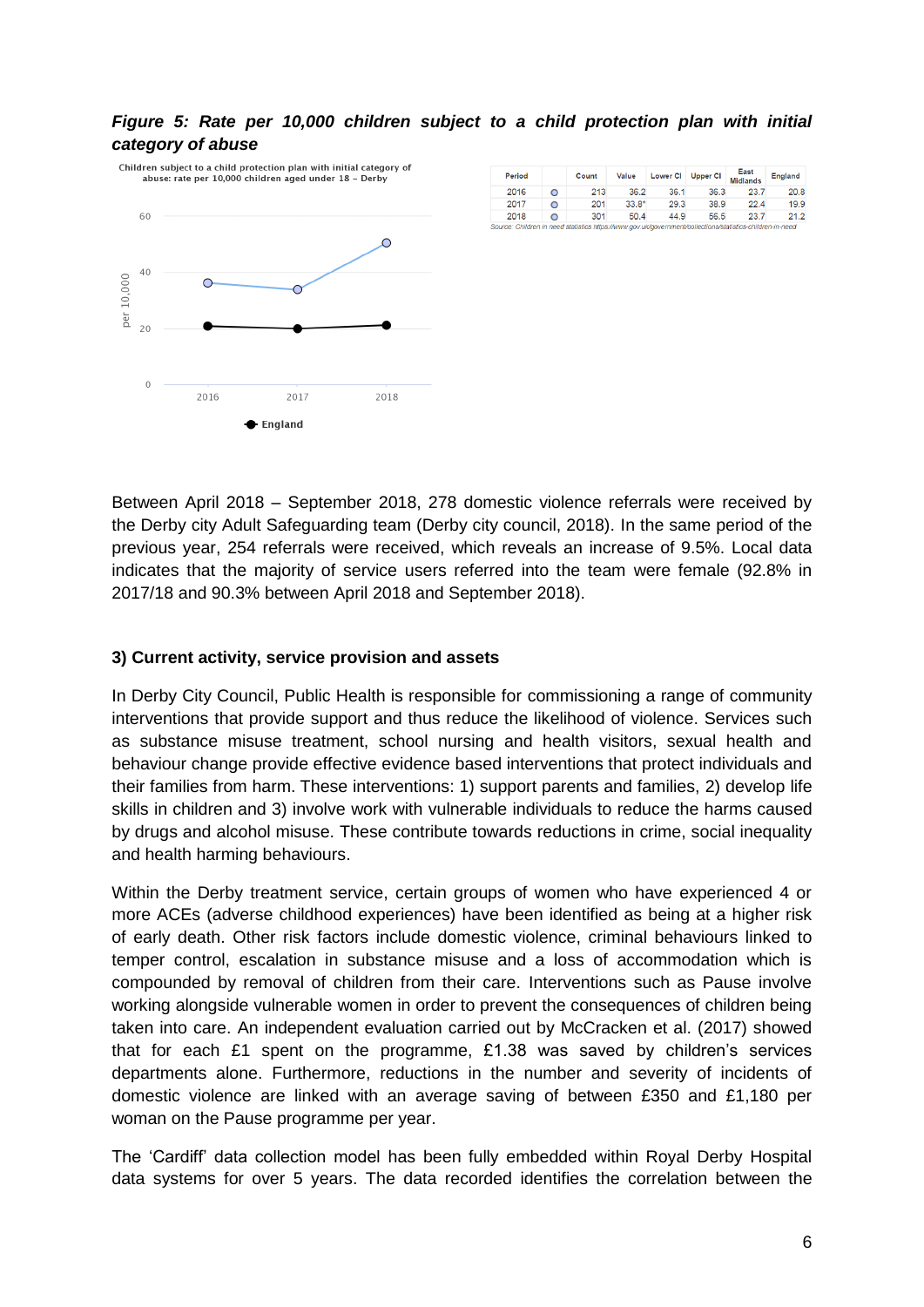evening and night time economy and alcohol related attendances for assaults. This tends to demonstrate a peak in incidents occurring between the early hours of Saturday morning and late on Sunday evening. The Street Pastors also operate within the night time economy, ensuring that revellers, some of whom may have been assaulted, receive the appropriate level of health care. Street Pastors often place those who are vulnerable in taxis to ensure that they get home safely. Recently, work has begun to capture these instances as these, in addition to the hospital's records, are often not reported to the Police. The hospital systems also contain ISTV (information sharing to tackle violence) data, which records health attendances as a result of violence that are not necessarily linked to alcohol. Further work is required to embed this new mechanism for data capture within the wider hospital system.

The Partnership Engagement and Enforcement Programme (PEEP) is underpinned by a collaboration of support and enforcement agencies. A dedicated co-ordinator addresses 'street culture' activities that are driven by illicit drug use in and around the city centre. One of the key identifiers for PEEP intervention is aggressive and anti-social behaviour that is likely to cause others alarm or distress. The propensity for violence whilst under the influence of drugs or alcohol is also increased. PEEP has provided support to over 58 individuals to access treatment for drugs and alcohol and offers of accommodation since June 2017. Those who persistently refuse these offers of support and continue to commit crime or anti-social behaviour are managed through the use of appropriate enforcement tools.

There is some scope to ensure that 'routine enquiry' is commonly adopted by the existing Public Health commissioned services. The outcome of the routine enquiry may lead to an assessment of adverse childhood experiences. The subsequent delivery of strengths and/or resilience building programmes would enhance the delivery of existing and currently commissioned interventions.

Operation Encompass involves an information sharing partnership between the police and schools to ensure that children who experience or witness domestic abuse receive immediate support. It is currently being rolled out in Derby, and should ensure that children receive enhanced safeguarding against the effects of domestic abuse.

# **4) Evidence of what works**

The Home Office (2018) advocate the use of universal and targeted interventions to prevent people from becoming involved in serious violent offences. They define universal interventions as those that build resilience, critical thinking and life skills in young people. These would involve supporting positive choices, improving critical thinking skills and providing healthy, stable and supportive frameworks in the home or school. An example of this is the National Citizen Service (NCS), which is available to all young people aged 16-17. The NCS provides residential activities and the chance to lead a social action programme and build skills and confidence. Targeted interventions are broken down into the following:

- 1. Targeted selective and
- 2. Targeted indicated interventions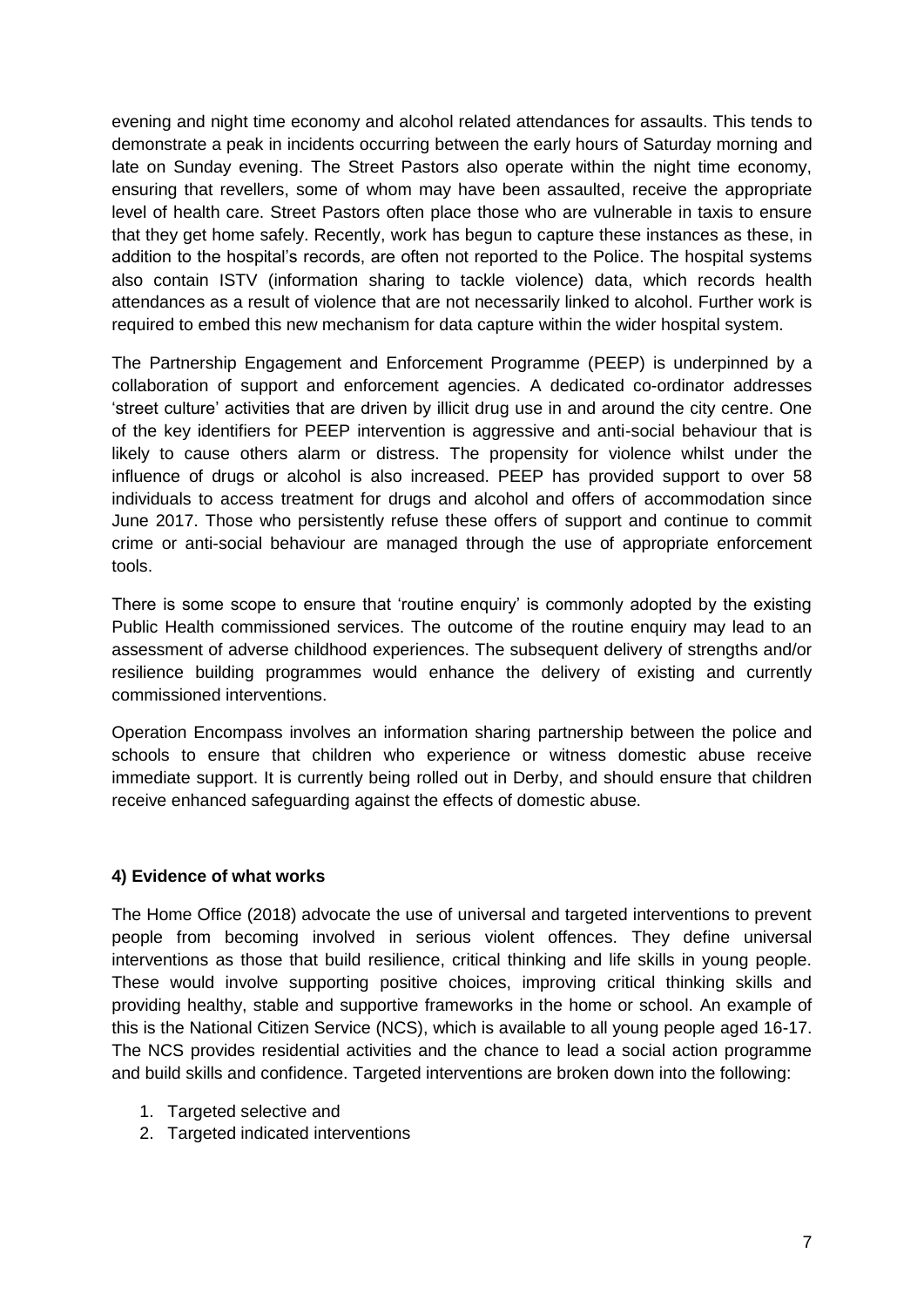Targeted selective interventions build resilience and support for young people who may be at risk of being drawn into crime. Targeted indicated interventions are designed for those at the greatest risk of criminal involvement or who may have already been involved in crime. These may incorporate a 'teachable moment' when the young person is most willing to listen and engage.

A range of different interventions throughout the life course can reduce an individual's risk of becoming violent, lower the chance of those involved becoming involved again and ensure that those affected receive the support that they need. For example, home visiting programmes provide intensive early years support for vulnerable parents whose children are at risk of poorer outcomes. There is evidence that these can lead to improved parenting practices, maternal mental health and reduced child maltreatment (Department of Health and Social Care, 2012).

Programmes that develop life skills in children and young people can protect them from violence by enhancing their social and emotional abilities, and teaching conflict-avoidance skills. For example, social development programmes (usually delivered in schools) help children to form positive relationships by developing children's social skills.

Work with high risk youth and gangs is crucial in preventing future violence. Strategies that have proven to be effective include talking therapies, family therapies and gang focused strategies. Evidence in the US suggests that a multi-agency approach to gang strategies can reduce violence, including homicides.

Since alcohol consumption is strongly associated with violence, local measures should focus on reducing the availability and harmful use of alcohol. The Cardiff model is an approach to violence prevention in which data from hospitals is shared with the police and local authorities. Receptionists at Emergency Departments record the location and weapon used from people injured in violence. This information is anonymised and combined with police data to inform violence prevention strategy and tactics. Florence et al. (2013) conducted a cost-benefit analysis of a partnership between health services, police and local government in Cardiff. The authors concluded that effective information sharing between these organisations led to significant cost savings for the health service and criminal justice system compared with 14 similar cities where the intervention was not implemented in England and Wales. The cumulative social cost-benefit ratio of the programme from 2003 to 2007 was £82 in benefits for each pound spent on the programme.

Robust evidence of the impact and effectiveness of strengths-based approaches is still emerging, although some models have a longer history and more established evidence base than others, e.g. ABCD and Local Area Coordination.

The evidence base surrounding 'routine enquiry' in respect of ACE is still emerging. In 2013/14, Lancashire Care NHS Foundation Trust developed a training programme on Routine Enquiry about Adversity in Childhood (REACh) (cited in Quigg, Wallis and Butler, 2018). The evaluation identified that broader approaches such as training and support were required to ensure that services and practitioners were ACE-informed.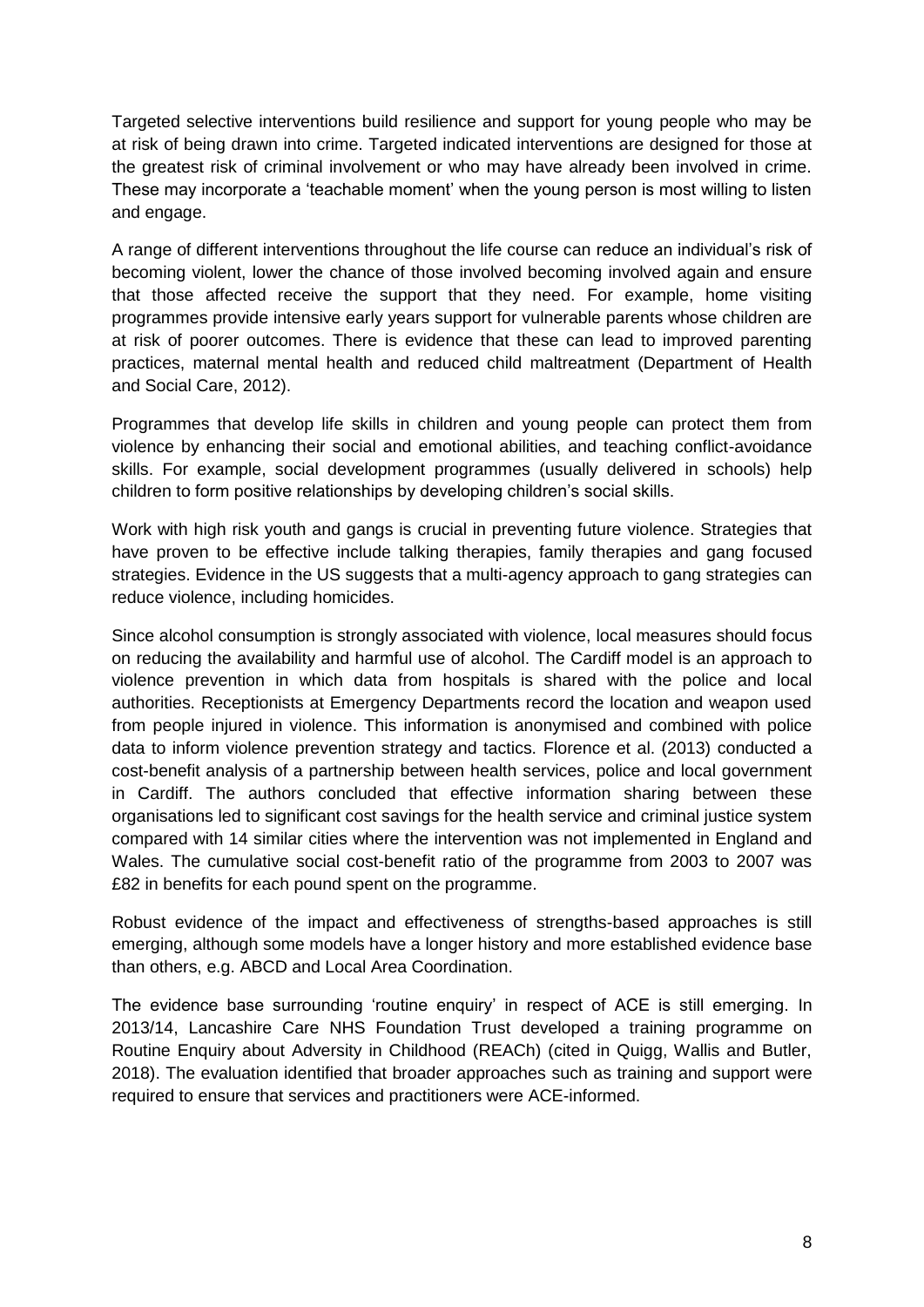# **What does this tell us?**

# **5) Unmet needs and service gaps**

The Public Health team gather data to support colleagues in the Police and Licensing Team to ensure that alcohol related violence is managed within the night time economy. Similarly, the commissioned substance misuse services deploy resources to support a partnership approach to reducing street culture activities in the city centre and so are contributing towards keeping the city safe.

# **6) Knowledge gaps**

Note and prioritise gaps in the information available in the area covered by the chapter. Where possible identify clear tasks to be undertaken in order to improve the quality of needs analysis in future JSNAs.

# **What should we do next?**

### **7) Recommendations for consideration by commissioners**

An ACE strategy will be developed. This will focus upon 3 key themes:

- 1. Prevention
- 2. Intervention
- 3. System Leadership
- 1. Prevention

The aim of the prevention theme will be:

*To reduce the impact of childhood trauma experienced by those individuals accessing or working within Public Health commissioned services*

*How will we do this?*

- 1. By embedding a culture of 'routine enquiry' into Public Health commissioned services through modification of existing contracts.
- 2. By piloting a trauma informed assessment in the substance misuse treatment service for a group of 'women at risk' and other high risk groups.
- 3. By commissioning staff training that integrates knowledge of trauma, resilience and recovery.
- 4. By supporting staff with self-care and preventing vicarious trauma, promoting positive role modelling and relationship building.
- 5. To engage staff in identifying best practices and articulating the values and principles of ACE-informed programmes.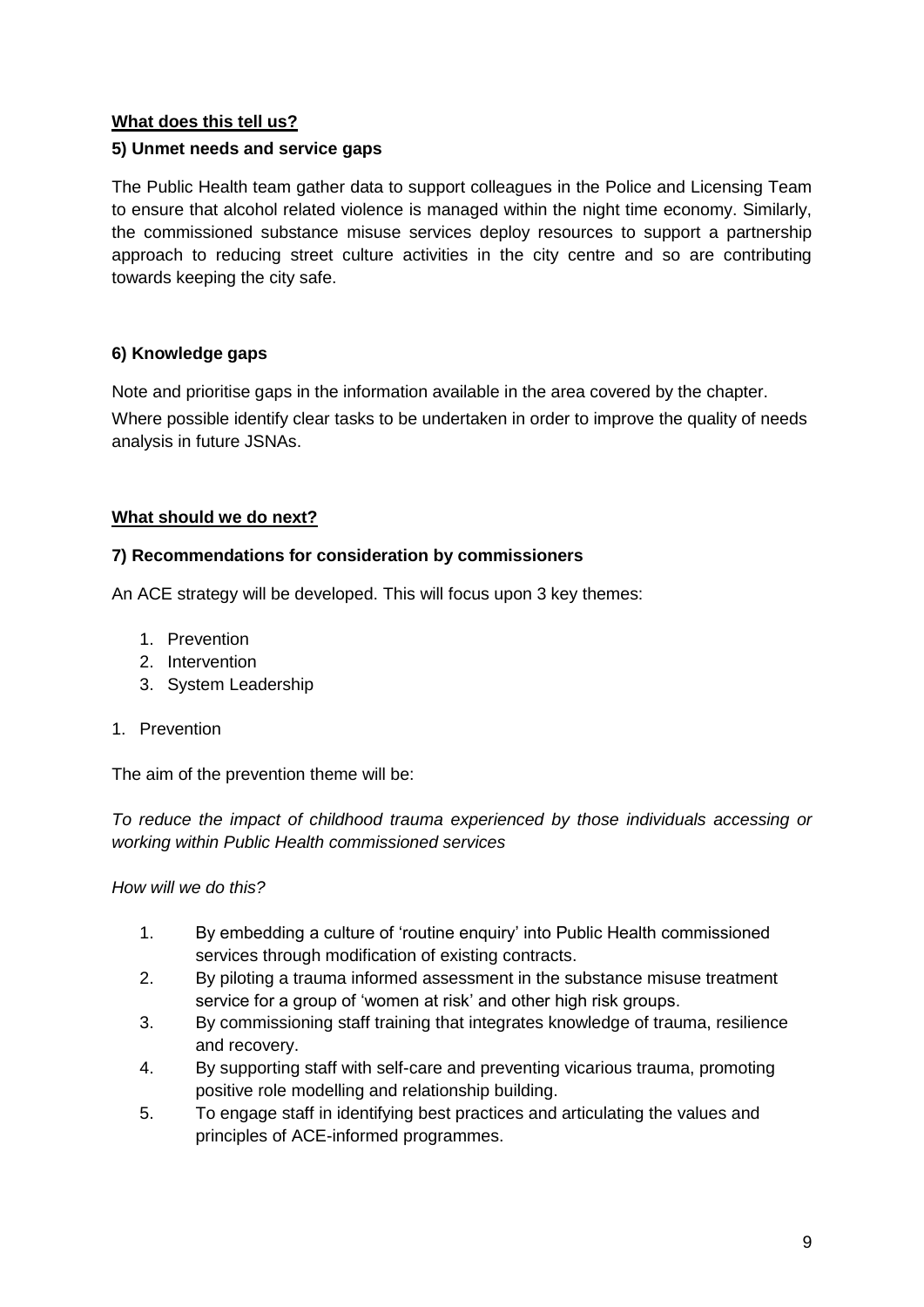# 2. Intervention

The aim of the intervention theme will be to:

*Deliver existing evidence based or best practice interventions with the aim of preventing violence and building resilience amongst those affected by ACE's*

### *How will we do this?*

- 1. Transforming and where relevant commissioning new services that have resilience and strengths based programmes as part of core service delivery.
- 2. Evaluate the assessment pilot (women at risk) in order to better understand the needs of the substance misusing population.
- 3. Understand the local impact of ACE in order to better inform local services.
- 4. Work with key partners such as Derby Homes, Pause and Probation to maximise the efficacy of the intervention delivered.
- 5. Commission high return evidence based programmes that are designed to reduce violence in primary school age children.
- 3. System Leadership

The aim of the system leadership theme will be to:

*Embed a culture of trauma informed practice and routine enquiry across the Public Health Services that can influence and serve as an evidence base for larger public sector organisations.*

### *How will we do this?*

- 1. To provide system leadership in respective Public Health Commissioned Services in developing trauma informed services that are ACE inspired.
- 2. Advocate for policies and funding streams to support comprehensive ACE approaches.
- 3. Establish and showcase best practice in relation to trauma informed approaches.
- 4. Attempt to develop a methodology to determine the impact of system-wide trauma informed approaches.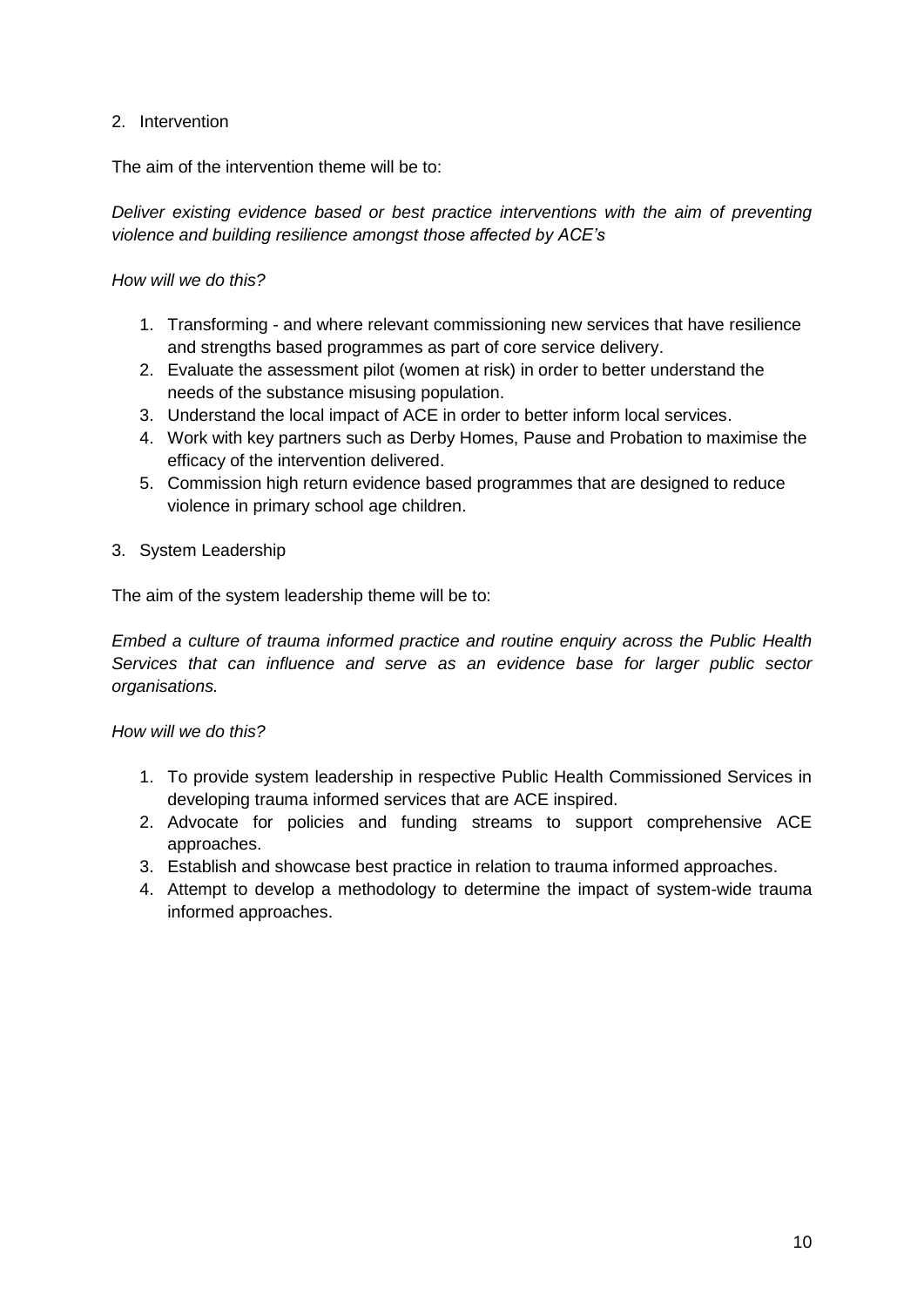# **References**

Bellis, M., Hughes, K., Wood, S., Wyke, S. and Perkins, C. (2011). National five-year examination of inequalities and trends in emergency hospital admission for violence across England. Injury Prevention, 17(5), pp.319-325.

Department of Health (2017). Strengths-based social work practice with adults. [online] Available at:

[https://assets.publishing.service.gov.uk/government/uploads/system/uploads/attachment\\_da](https://assets.publishing.service.gov.uk/government/uploads/system/uploads/attachment_data/file/652773/Strengths-based_social_work_practice_with_adults.pdf) [ta/file/652773/Strengths-based\\_social\\_work\\_practice\\_with\\_adults.pdf](https://assets.publishing.service.gov.uk/government/uploads/system/uploads/attachment_data/file/652773/Strengths-based_social_work_practice_with_adults.pdf)

Department of Health and Social Care (2012). Protecting people promoting health. A public health approach to violence prevention for England. [online] Liverpool: North West Public Health Observatory. Available at:

[https://assets.publishing.service.gov.uk/government/uploads/system/uploads/attachment\\_da](https://assets.publishing.service.gov.uk/government/uploads/system/uploads/attachment_data/file/216977/Violence-prevention.pdf) [ta/file/216977/Violence-prevention.pdf](https://assets.publishing.service.gov.uk/government/uploads/system/uploads/attachment_data/file/216977/Violence-prevention.pdf)

Florence, C., Shepherd, J., Brennan, I. and Simon, T. (2013). An economic evaluation of anonymised information sharing in a partnership between health services, police and local government for preventing violence-related injury. Injury Prevention, 20(2), pp.108-114.

Home Office (2018). Serious Violence Strategy. [online] Available at: [https://assets.publishing.service.gov.uk/government/uploads/system/uploads/attachment\\_da](https://assets.publishing.service.gov.uk/government/uploads/system/uploads/attachment_data/file/698009/serious-violence-strategy.pdf) [ta/file/698009/serious-violence-strategy.pdf](https://assets.publishing.service.gov.uk/government/uploads/system/uploads/attachment_data/file/698009/serious-violence-strategy.pdf)

McCracken, K., Priest, S., FitzSimons, A., Bracewell, K., Torchia, K., Parry, W. and Stanley, N. (2017). Evaluation of Pause. [online] Available at: [https://assets.publishing.service.gov.uk/government/uploads/system/uploads/attachment\\_da](https://assets.publishing.service.gov.uk/government/uploads/system/uploads/attachment_data/file/625374/Evaluation_of_Pause.pdf) [ta/file/625374/Evaluation\\_of\\_Pause.pdf](https://assets.publishing.service.gov.uk/government/uploads/system/uploads/attachment_data/file/625374/Evaluation_of_Pause.pdf)

Office for National Statistics, (2018). The nature of violent crime in England and Wales: year ending March 2017. [online] Available at:

[https://www.ons.gov.uk/peoplepopulationandcommunity/crimeandjustice/articles/thenatureof](https://www.ons.gov.uk/peoplepopulationandcommunity/crimeandjustice/articles/thenatureofviolentcrimeinenglandandwales/yearendingmarch2017) [violentcrimeinenglandandwales/yearendingmarch2017](https://www.ons.gov.uk/peoplepopulationandcommunity/crimeandjustice/articles/thenatureofviolentcrimeinenglandandwales/yearendingmarch2017)

Public Health England. (2018). Public Health Profiles. [online] Available at: <https://fingertips.phe.org.uk/>

Quigg, Z., Wallis, S. and Butler, N. (2018). Routine Enquiry about Adverse Childhood Experiences Implementation pack pilot evaluation (final report). [online] Available at: